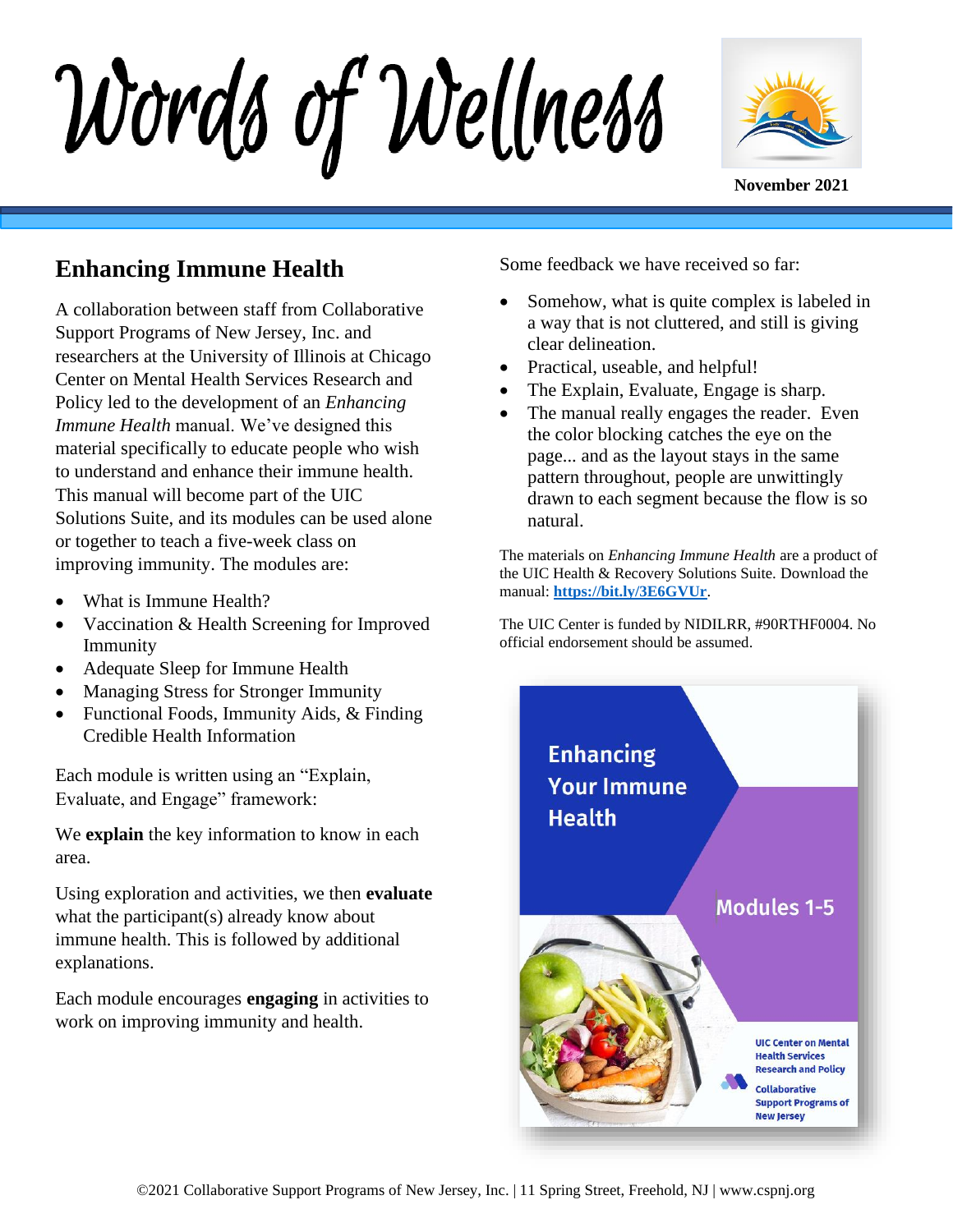# **Gratitude**

Gratitude is a state of mind that arises when you affirm a good thing in your life that comes from outside yourself, or when you notice and relish little pleasures. For decades, we have known that gratitude practices contribute to a sense of peace and well-being. Practicing gratitude may positively affect relationships and health.

Gratitude can be cultivated as a regular practice that helps people with anxiety, depression, and substance use challenges. Gratitude is strongly linked to mental health and life satisfaction, leading to a sense of joy, energy, and a firm belief or faith that goodness exists, even during challenging times.

Gratitude may help us deal with intense emotions like jealousy and bitterness. People who practice gratitude tend to be optimistic and have healthy habits such as exercising, eating well, and accessing needed medical care and screenings.

These habits, in turn, help us recover more quickly from illness and strengthen our physical health, including lower blood pressure and improved immune function.

## **Gratitude Practice**

One way to begin the practice of gratitude is writing about it in a journal or in a letter. It often helps to see all that we have on paper, bringing us to the realize that life is not all bad. Shifting our focusing from what we *don't* have to what we *do* have in our lives can provide a sense of wellbeing.

Another idea is to create a gratitude bulletin board posting things you are grateful for, such as letters, cards, pictures, and expressions of love from family and friends. A gratitude wall can be great at an event, school, or workplace.

Gratitude is believed to contribute to health and well-being and may impact youth positively. The Youth Gratitude Project (YGP) aims to enhance gratitude for young people through four aims:

- Create gratitude scales for children and teens, and for parents to rate children's level of gratefulness.
- Study factors that contribute to gratitude during adolescence, including self-control, social support, self-efficacy, community involvement, health behaviors, religiosity or spirituality, and participation in extracurricular activities.
- Examine links between specific parenting practices and gratitude in children and adolescents, such as parents' modeling, valuing, and reinforcement of gratitude expression and the roles of parent-child attachment, self-competence, and friendship quality.
- Research a school-based curriculum that teaches children how to think gratefully. Pilot studies show that students who participated in a gratitude class showed increases in grateful thinking, gratitude, and positive emotions up to five months later.